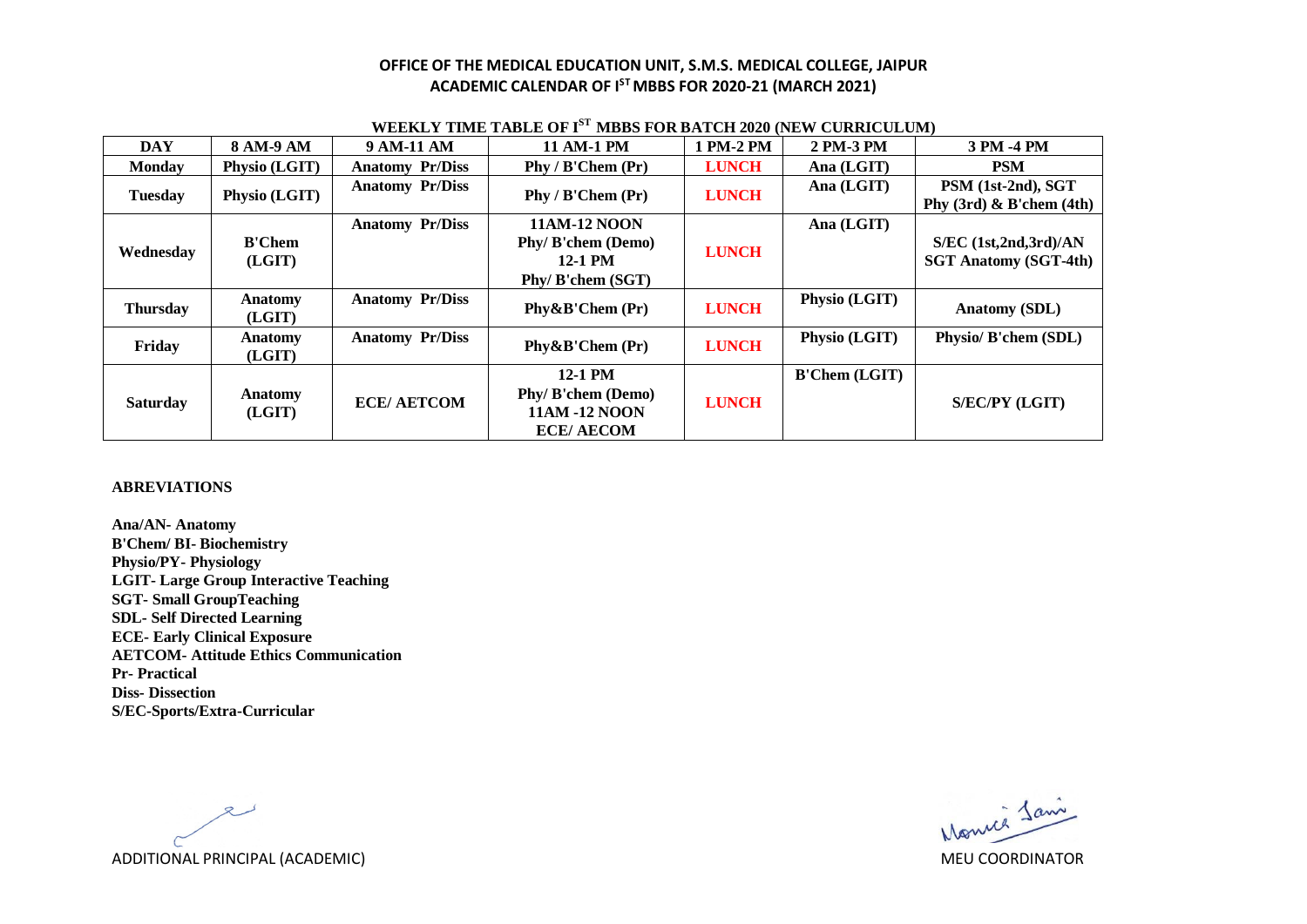| <b>DATE</b> | <b>DAY</b> | <b>8 AM-9 AM</b>                 | 9 AM-11 AM               | 11 AM-12                         | 12-1 PM               | 1 PM-        | 2 PM-3 PM         | 3 PM -4 PM                  |
|-------------|------------|----------------------------------|--------------------------|----------------------------------|-----------------------|--------------|-------------------|-----------------------------|
|             |            |                                  |                          | <b>NOON</b>                      |                       | 2PM          |                   |                             |
| 01-Mar-21   | Monday     | PY (LGIT) Batch A&B-             | <b>SUB STAGE</b>         | <b>Batch A-PY Haematology</b>    |                       | <b>LUNCH</b> | AN (LGIT)         | CM (LGIT) characteristics   |
|             |            | transport mechanisms             |                          | Identification of blood cell     |                       |              | AN 10.10          | of agent, host and          |
|             |            | across cell membranes PY         |                          | <b>Batch B-</b> Experimental     |                       |              | Deltoid &         | environmental factors in    |
|             |            | 1.5 Dr. Abhishek                 |                          | Physiology Simple Muscle         |                       |              | <b>Structures</b> | health and disease and the  |
|             |            | HI- BI6.9, BI6.7                 |                          | Twitch & Effect of Temperature   |                       |              | undercover        | multi factorial etiology of |
|             |            | <b>Batch C&amp;D</b> -action     |                          | Dr. Nirupama                     |                       |              | Dr. Priyanka      | disease CM 1.3 Dr. M. C.    |
|             |            | potential & its properties       |                          | Batch C- BI Perform pathological |                       |              | Katara & Dr.      | Verma & Dr. Dilip Raj       |
|             |            | in diff. muscle types            |                          | Urine Analysis (Unknown)         |                       |              | Chhavi            |                             |
|             |            | (skeletal & smooth) PY3.8        |                          | Batch D- PY SGT - neuro-         |                       |              |                   |                             |
|             |            | Dr. Manisha                      |                          | muscular junction PY3.4          |                       |              |                   |                             |
|             |            |                                  |                          | Dr M.Sharma& Dr. A. Kumawat      |                       |              |                   |                             |
| 02-Mar-21   | Tuesday    | PY (LGIT)                        | <b>Batch A&amp;B-</b>    | <b>Batch A-PY Experimental</b>   |                       | <b>LUNCH</b> | AN (LGIT)         | CM (Group Discussion &      |
|             |            | Batch A&B-action                 | <b>Anatomy Diss</b>      | Physiology Simple Muscle         |                       |              | AN 10.9           | Lecture) Natural History of |
|             |            | potential and its properties     | <b>DOAP AN 10.10</b>     | Twitch & Effect of Temperature   |                       |              | Scapular          | Disease CM 1.4 Dr.          |
|             |            | in different muscle types        | Deltoid &                | Dr.Nirupama                      |                       |              | region            | Dharmesh & Dr. Lovesh       |
|             |            | (skeletal & smooth) PY3.8        | <b>Structures</b>        | <b>Batch B-</b> Haematology      |                       |              | Dr. Abhilasha     |                             |
|             |            | Dr. Manisha                      | undercover               | Identification of blood cell     |                       |              | $\&$              |                             |
|             |            | Batch C&D-transport              | <b>Batch C-Histology</b> | Batch C-PY SGT -                 |                       |              | Dr. Runjhun       |                             |
|             |            | mechanisms across cell           | <b>Batch D-Demo-</b>     | neuromuscular junction PY3.4 Dr  |                       |              |                   |                             |
|             |            | membranes PY 1.5 Dr.             | Humerus                  | M.Sharma& Dr. A. Kumawat         |                       |              |                   |                             |
|             |            | Abhishek Saini                   | Dr. Nidhi & Mr.          | (with Residents)                 |                       |              |                   |                             |
|             |            | HI-BI6.9, BI6.7                  | Yuvraj                   | Batch D- BI Perform pathological |                       |              |                   |                             |
|             |            |                                  |                          | Urine Analysis (Unknown)         |                       |              |                   |                             |
| 03-Mar-21   | Wednesday  | BI (LGIT)                        | <b>Batch C&amp;D-</b>    | Batch A & B-                     | Batch A & B-          | <b>LUNCH</b> | AN (LGIT)         | PY (LGIT)                   |
|             |            | <b>Batch A&amp;B BI 3.6-3.10</b> | Anatomy Diss AN          | BI demo                          | <b>BI SGT</b>         |              | AN 11.1           | Batch A&B-fluid             |
|             |            | Carbohydrate Chemistry-2         | 10.10 Deltoid $&$        | <b>Estimation</b> of             | Glucose               |              | Muscles of        | compartments of the body,   |
|             |            | Dr.Rekha Bagla                   | <b>Structures</b>        | Blood Sugar Dr.                  | <b>Tolerance Test</b> |              | Arm               | its ionic composition &     |
|             |            | <b>Batch C&amp;D BI 2.3</b>      | undercover               | Priyanka Meena                   | (GTT) Dr.             |              | AN 11.4 Front     | measurementsDr. Abhishek    |
|             |            | Enzymes-2 Dr. Rati               | <b>Batch B Histology</b> | Batch C & D-                     | Priyanka              |              | and Back          | PY 1.6 HI-BI6.7             |
|             |            | Mathur                           | <b>Batch A- Demo-</b>    | PY (Demo)                        | Meena                 |              | Dr. Saroj         | Batch C&D- molecular        |
|             |            |                                  | Humerus                  | Hemocytometer                    | PY                    |              | Dr. Jitendra      | basis of muscle contraction |
|             |            |                                  | Dr. Nidhi & Mr.          | and TLC                          | <b>Batch C&amp;D</b>  |              |                   | in skeletal and in smooth   |
|             |            |                                  | Yuvraj                   | Dr. Kavita                       | (SGT)                 |              |                   | muscles PY 3.9 Dr. Manisha  |
|             |            |                                  |                          |                                  | Apoptosis             |              |                   |                             |

Monté 1 ani Monté 1 ani 1 ani 1 ani 1 ani 1 ani 1 ani 1 ani 1 ani 1 ani 1 ani 1 ani 1 ani 1 ani 1 ani 1 ani 1 ani 1 ani 1 ani 1 ani 1 ani 1 ani 1 ani 1 ani 1 ani 1 ani 1 ani 1 ani 1 ani 1 ani 1 ani 1 ani 1 ani 1 ani 1 ani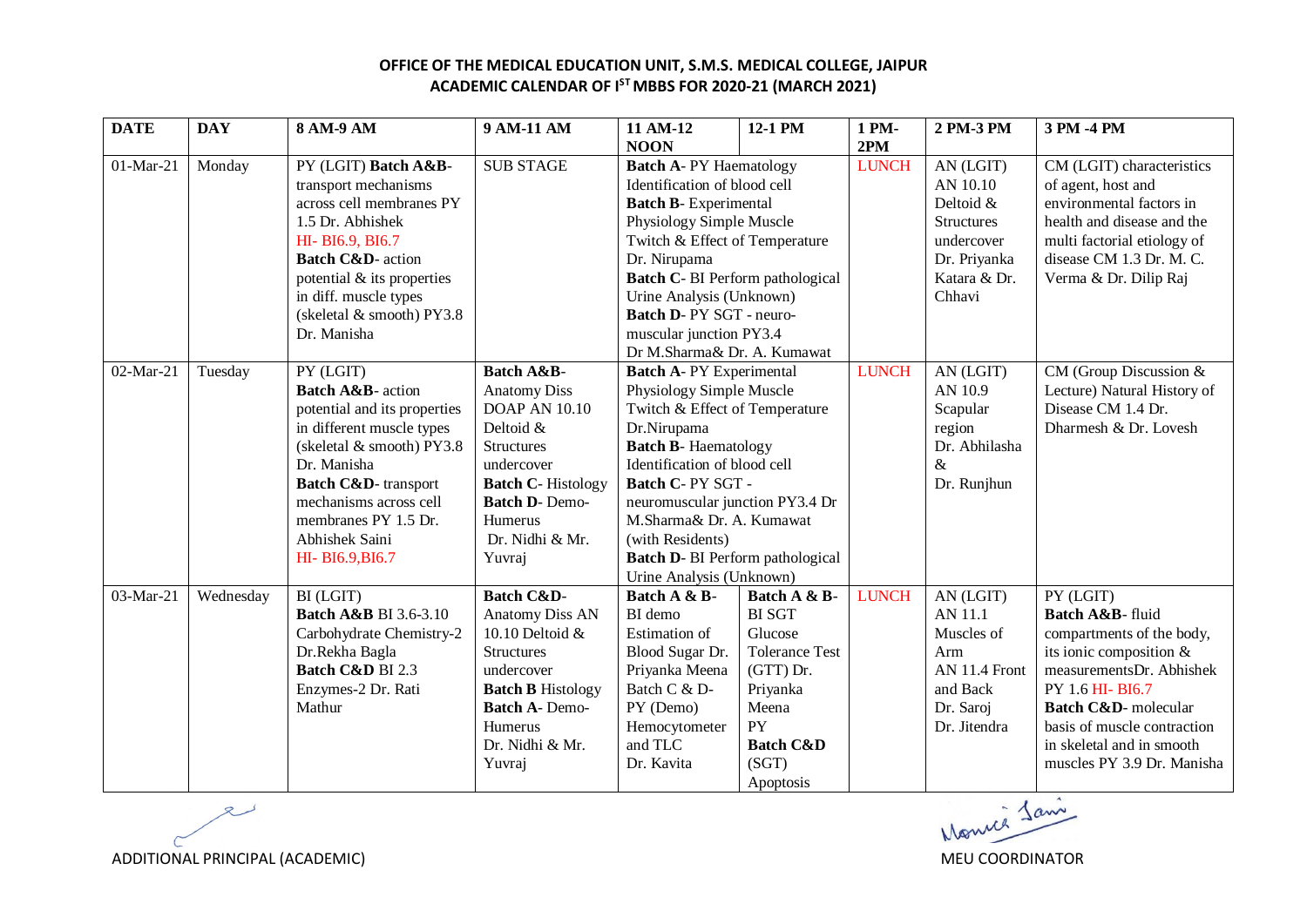| <b>DATE</b> | <b>DAY</b> | 8 AM-9 AM                | 9 AM-11 AM                | 11 AM-12                         | 12-1 PM | 1 PM-        | 2 PM-3 PM          | 3 PM -4 PM                |
|-------------|------------|--------------------------|---------------------------|----------------------------------|---------|--------------|--------------------|---------------------------|
|             |            |                          |                           | <b>NOON</b>                      | 2PM     |              |                    |                           |
| 04-Mar-21   | Thursday   | AN (LGIT) Vessels and    | <b>Batch A&amp;B-</b>     | Batch A-BI Perform pathological  |         | <b>LUNCH</b> | <b>Batch AB PY</b> | AN (SDL) Dermatomes $&$   |
|             |            | Nerves of arm Dr. Neha   | <b>Anatomy Diss AN</b>    | Urine Analysis (Unknown)         |         |              | 2.1                | Referred Pain Dr. Rakesh, |
|             |            | Dr. Nidhi                | 11.1 Muscles of           | Batch B- PY SGT - neuro-         |         |              | composition        | Dr. Rahul, Dr. Akanksha   |
|             |            |                          | Front & Back of           | muscular junction PY 3.4         |         |              | and functions      |                           |
|             |            |                          | Arm Batch C-              | Dr M. Sharma & Dr. A. Kumawat    |         |              | of blood           |                           |
|             |            |                          | <b>Histology Intro</b>    | (with Residents)                 |         |              | components         |                           |
|             |            |                          | <b>Batch D-Demo-</b>      | <b>Batch C-PY Haematology</b>    |         |              | Dr. Kapil          |                           |
|             |            |                          | Humerus                   | Identification of blood cell     |         |              | Gupta,             |                           |
|             |            |                          | Dr. Nidhi & Mr.           | <b>Batch D-PY Experimental</b>   |         |              | <b>Batch CD</b>    |                           |
|             |            |                          | Yuvraj                    | Physiology Simple Muscle         |         |              | PY3.10, 3.11-      |                           |
|             |            |                          |                           | Twitch & Effect of Temperature   |         |              | mode of            |                           |
|             |            |                          |                           | Dr.Nirupama                      |         |              | muscle             |                           |
|             |            |                          |                           |                                  |         |              | contraction        |                           |
|             |            |                          |                           |                                  |         |              | (isometric and     |                           |
|             |            |                          |                           |                                  |         |              | isotonic)          |                           |
|             |            |                          |                           |                                  |         |              | energy source      |                           |
|             |            |                          |                           |                                  |         |              | and muscle         |                           |
|             |            |                          |                           |                                  |         |              | metabolism         |                           |
|             |            |                          |                           |                                  |         |              | Dr. Manisha        |                           |
| 05-Mar-21   | Friday     | AN (LGIT) AN 77.1        | Anatomy Pr/Diss           | Batch A-PY SGT - neuro-          |         | <b>LUNCH</b> | MOTIVATIONAL TALK  |                           |
|             |            | Oogenesis                | <b>DOAP Batch C&amp;D</b> | muscular junction PY3.4 Dr       |         |              |                    |                           |
|             |            | An 77.2 Spermatogenesis  | Deltoid & Strictures      | M.Sharma& Dr. A. Kumawat         |         |              |                    |                           |
|             |            | An 77.3 Menstrualcycle & | <b>Batch B-Histology</b>  | (with Residents)                 |         |              |                    |                           |
|             |            | Structure of Sperm       | Intro                     | Batch B- BI Perform pathological |         |              |                    |                           |
|             |            | Dr. Vijay laxmi          | <b>Batch A Demo-</b>      | Urine Analysis (Unknown)         |         |              |                    |                           |
|             |            | Dr. Nandlal              | Humerus                   | <b>Batch C-PY Experimental</b>   |         |              |                    |                           |
|             |            |                          | Dr. Nidhi Mr.             | Physiology Simple Muscle         |         |              |                    |                           |
|             |            |                          | Yuvarj                    | Twitch & Effect of Temperature   |         |              |                    |                           |
|             |            |                          |                           | Dr.Nirupama                      |         |              |                    |                           |
|             |            |                          |                           | <b>Batch D-</b> Haematology      |         |              |                    |                           |
|             |            |                          |                           | Identification of blood cell     |         |              |                    |                           |

ADDITIONAL PRINCIPAL (ACADEMIC) AND ANNOUNCED AND ANNOUNCED AND MEU COORDINATOR

Monice Jami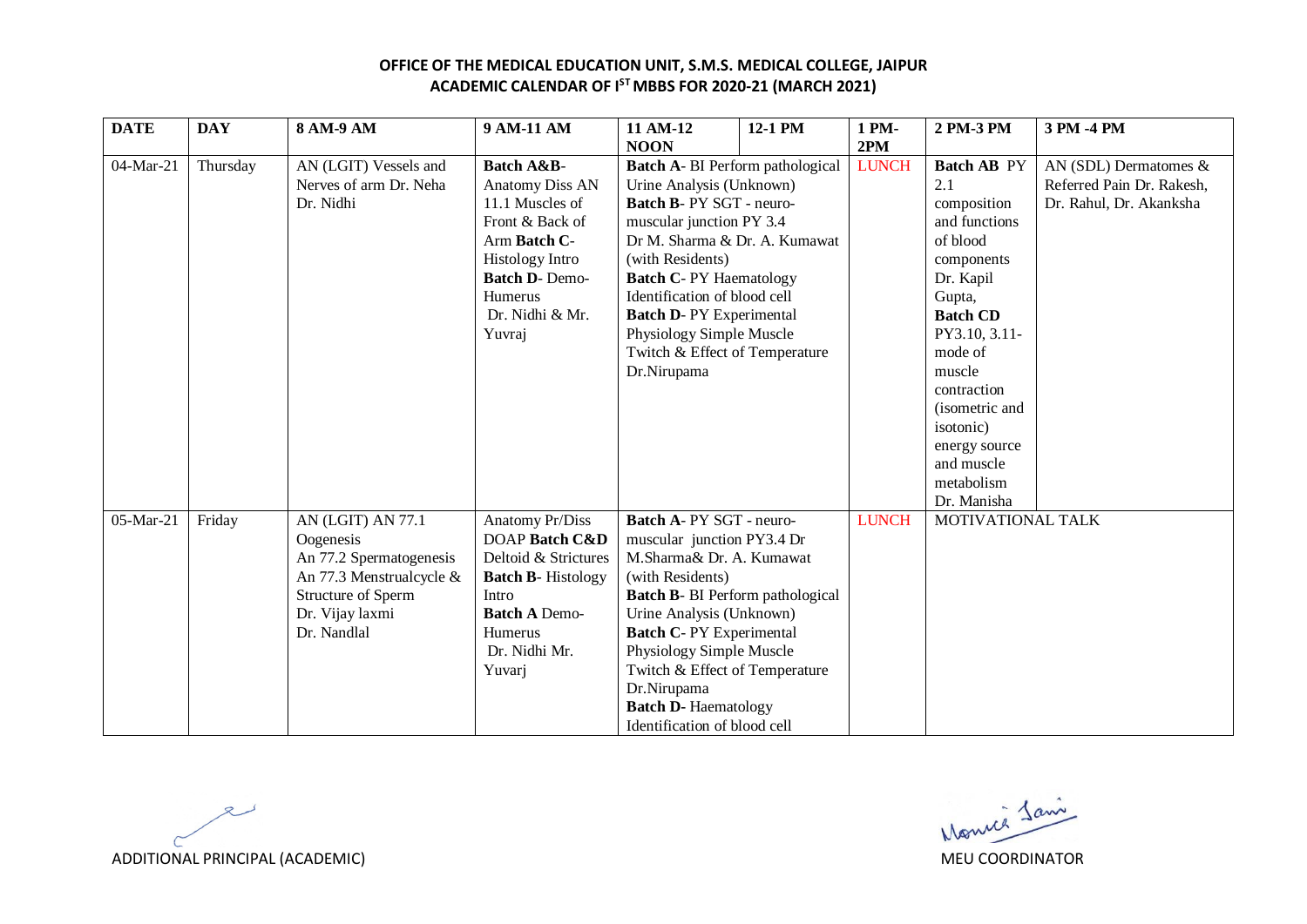| <b>DATE</b> | <b>DAY</b> | 8 AM-9 AM                          | 9 AM-11 AM               | 11 AM-12                            | 12-1 PM              | 1 PM-        | 2 PM-3 PM            | 3 PM -4 PM                  |
|-------------|------------|------------------------------------|--------------------------|-------------------------------------|----------------------|--------------|----------------------|-----------------------------|
|             |            |                                    |                          | <b>NOON</b>                         |                      | 2PM          |                      |                             |
| 06-Mar-21   | Saturday   | AN (LGIT) Introduction to          | <b>ECE B'Chem</b>        | <b>ECE B'Chem</b>                   | Batch A & B-         | <b>LUNCH</b> | BI (LGIT)            | PY (LGIT)                   |
|             |            | Microscope                         | Collection of            | Collection of                       | PY (Demo)            |              | <b>Batch A&amp;B</b> | Batch C&D- fluid            |
|             |            | An 65.1,65.2                       | Samples from In-         | Samples from                        | Hemocytomet          |              | <b>BI</b> 2.3        | compartments of the body,   |
|             |            | Simple & Stratified                | patients and Out-        | In-patients and                     | er and TLC           |              | Enzymes-2            | its ionic composition &     |
|             |            | Epithelium                         | Patients HI-PY2.11       | <b>Out-Patients</b>                 | Dr. Kavita           |              | Dr. Rati             | measurementsDr. Abhishek    |
|             |            | Dr. Sumit                          |                          | HI-PY2.11                           | Batch C & D-         |              | Mathur               | PY 1.6 HI-BI6.7             |
|             |            | Dr. Sunny                          |                          |                                     | BI demo              |              | <b>Batch C&amp;D</b> | Batch A&B- molecular        |
|             |            |                                    |                          |                                     | <b>Estimation</b> of |              | BI 3.6-3.10          | basis of muscle contraction |
|             |            |                                    |                          |                                     | <b>Blood Sugar</b>   |              | Carbohydrate         | in skeletal and in smooth   |
|             |            |                                    |                          |                                     | Dr. Priyanka         |              | Chemistry-2          | muscles                     |
|             |            |                                    |                          |                                     | Meena                |              | Dr.Rekha             | PY3.9 Dr.Manisha            |
|             |            |                                    |                          |                                     |                      |              | Bagla                |                             |
| 07-Mar-21   | Sunday     | <b>GH</b>                          | <b>GH</b>                | <b>GH</b>                           |                      | <b>GH</b>    | <b>GH</b>            | <b>GH</b>                   |
| 08-Mar-21   | Monday     | Batch C&D PY1.8                    | Anatomy Pr/Diss          | Physio (Pr)                         |                      | <b>LUNCH</b> | AN 8.1               | CM 1.2 Health Definition    |
|             |            | molecular basis of resting         | <b>DOAP Batch A.B</b>    | <b>Batch A-Haematology DLC</b>      |                      |              | Cutaneous            | with concept of Holistic    |
|             |            | membrane &Action                   | Muscles of front of      | <b>BatchB</b> - Experimental        |                      |              | Nerves &             | Health                      |
|             |            | Potential in excitable tissue      | forerarm                 | Physiology Record checking          |                      |              | venous               | Dr. Monika & Dr. Dilip -    |
|             |            | Dr. Abhishek                       | <b>Batch D Demo-</b>     | <b>Batch D-SGT</b>                  |                      |              | drainage of          | <b>LGIT</b>                 |
|             |            | <b>Batch A&amp;B PY3.10, 3.11-</b> | Radius & Muscles         | properties in different types of    |                      |              | <b>Upper Limb</b>    |                             |
|             |            | mode of muscle                     | of back                  | Muscle BI (Pr)                      |                      |              | Dr. Dhiraj &         |                             |
|             |            | contraction (isometric and         | <b>Batch C</b> Histology | <b>Batch C-Perform Pathological</b> |                      |              | Dr. Savita           |                             |
|             |            | isotonic) energy source            | $HI-PY1.1$               | Urine Analysis (Assessment)         |                      |              | (LGIT)               |                             |
|             |            | and muscle metabolism              | Dr. ChhaviDr.            |                                     |                      |              |                      |                             |
|             |            | Dr Manisha                         | Satish                   |                                     |                      |              |                      |                             |
| 09-Mar-21   | Tuesday    | <b>Batch AB PY1.8</b>              | Anatomy Pr/Diss          | PhyBatch B- Haematology DLC         |                      | <b>LUNCH</b> | AN                   | CM (Lecture & Sgd)          |
|             |            | molecular basis of resting         | <b>Batch C.D Muscles</b> | <b>Batch A-Experimental</b>         |                      |              | (LGIT)12.2           | concepts, the principles of |
|             |            | membrane & Action                  | of front of forerarm     | Physiology Record checking All      |                      |              | Vessels and          | Health promotion and        |
|             |            | Potential in excitable tissue      | <b>Batch A Demo-</b>     | faculty                             |                      |              | Nerves of            | Education, IEC and          |
|             |            | Dr. Abhishek                       | Radius, Muscles of       | <b>Batch C-SGT</b> properties in    |                      |              | forearm 12.3         | Behavioral change CM 1.6    |
|             |            | <b>Batch CD PY3.10,3.11</b>        | back                     | different muscle types              |                      |              | Flexor               | Dr. Amita Kashyap           |
|             |            | mode of muscle                     | <b>Batch B Histology</b> | $BI$ (Pr)                           |                      |              | reticulum            | Dr. Monika Rathore          |
|             |            | contraction (isometric and         | $HI-PY1.1$               | <b>Batch D-Perform Pathological</b> |                      |              | 12.4 Fibrous         |                             |
|             |            | isotonic) energy source            | Dr. Chhavi               | Urine Analysis (Assessment)         |                      |              | flexor sheath        |                             |
|             |            | and muscle metabolism Dr           | Dr. Satish               |                                     |                      |              | Dr. Seema            |                             |
|             |            | Manisha                            |                          |                                     |                      |              | Dr. Jitendra         | $\mathbb{R}$                |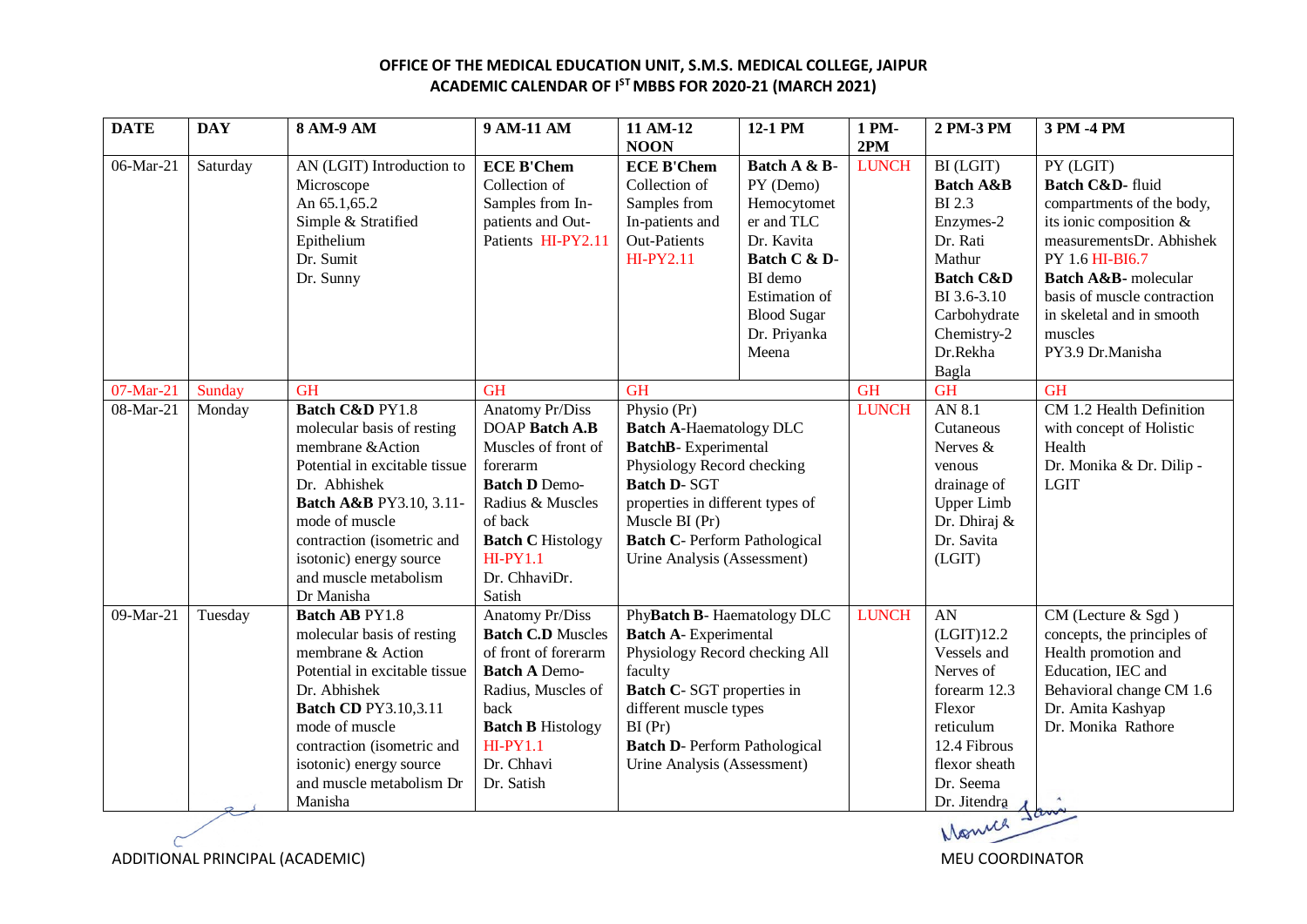| <b>DATE</b> | <b>DAY</b> | <b>8 AM-9 AM</b>                                                                                                                                         | 9 AM-11 AM                                                                                                                                                                                                    | 11 AM-12                                                                                                                                                                                                                                                | 12-1 PM                                                                                                                      | 1 PM-               | 2 PM-3 PM                                                                                                                                                                                                                    | 3 PM -4 PM                                                                                                                                                                                                                                       |
|-------------|------------|----------------------------------------------------------------------------------------------------------------------------------------------------------|---------------------------------------------------------------------------------------------------------------------------------------------------------------------------------------------------------------|---------------------------------------------------------------------------------------------------------------------------------------------------------------------------------------------------------------------------------------------------------|------------------------------------------------------------------------------------------------------------------------------|---------------------|------------------------------------------------------------------------------------------------------------------------------------------------------------------------------------------------------------------------------|--------------------------------------------------------------------------------------------------------------------------------------------------------------------------------------------------------------------------------------------------|
| 10-Mar-21   | Wednesday  | BI (LGIT) Batch A&B BI<br>4.1-4.7 Lipid Chemistry-1<br>Dr.Rekha Bagla<br>Batch C&D BI 2.4<br>Enzymes-3 Dr. Rati<br>Mathur                                | Anatomy Pr/Diss<br><b>Batch A.Bmuscles</b><br>of front of forearm<br><b>DOAP</b><br><b>Batch C Demo-</b><br>Radius, Muscles of<br>back<br><b>Batch D Histo</b><br>$HI-PY1.1$<br>Dr. Runjhun<br>Mr. Ramparkash | <b>NOON</b><br><b>Batch ABBI</b><br>(Demo)-<br>Estimationof<br><b>Blood Urea and</b><br>Urea Clearance<br>Dr. Monika<br>Gupta<br><b>Batch CD PY</b><br>Demo-TRBC<br>Dr.Preeti                                                                           | <b>Batch AB-</b><br>PY (SGT)<br>Apoptosis<br><b>Batch C&amp;D-</b><br><b>BI SGT</b><br>Glucose<br>Tolerance<br>Test(GTT)     | 2PM<br><b>LUNCH</b> | AN (LGIT)<br>Sternoclavicul<br>ar joint and<br>Acromioclavic<br>ular joint,<br>shoulder<br>girdle<br>Dr. Jitendra<br>Dr. Nidhi                                                                                               | AN (SGT)AN 10.5 Applied<br>Anatomy of brachial plexus<br>AN 10.6 Dislocation of<br>Shoulder<br>Dr. Rahul<br>Dr. Rakesh<br>Dr. Aakanksha                                                                                                          |
| 11-Mar-21   | Thursday   | <b>GH</b>                                                                                                                                                | <b>GH</b>                                                                                                                                                                                                     | <b>GH</b>                                                                                                                                                                                                                                               |                                                                                                                              | <b>GH</b>           | $\overline{GH}$                                                                                                                                                                                                              | <b>GH</b>                                                                                                                                                                                                                                        |
| 12-Mar-21   | Friday     | AN (LGIT) An 77.4<br>Fertilization &<br>Implantation<br>An 77.5 Applied<br>AN 77.6 Contraception<br>teratogenic influences<br>Dr. Sangita<br>Dr. Preksha | Anatomy Pr/Diss<br>DOAP Batch C,D-<br><b>Muscles</b><br>of front of forerarm<br>Batch B Demo-<br>Radius, Muscles of<br>back<br><b>Batch A Histology</b><br>$HI-PY1.1$<br>Dr. Runjhun<br>Dr. Ramparkash        | Physio (Pr)<br><b>Batch D-Haematology DLC</b><br><b>Batch C-Expm Physiology -</b><br>Record checking All faculty<br>Batch A-SGT PY - properties in<br>different muscle types<br>BI (Pr) Batch B- Perform<br>Pathological Urine Analysis<br>(Assessment) |                                                                                                                              | <b>LUNCH</b>        | PY (LGIT)<br><b>Batch</b><br>CDPY2.2<br>Origin,<br>forms, variatio<br>ns and<br>functions of<br>plasma<br>Proteins<br><b>Batch AB</b><br>PY3.12,3.17<br>gradation of<br>muscular<br>activity,<br>Strength-<br>duration curve | <b>Batch CD PY (LGIT)</b><br>PY2.1 composition and<br>functions of blood<br>components Dr.KapilBatch<br><b>AB</b> PY3.10, 3.11-mode of<br>muscle contraction<br>(isometric and isotonic)<br>energy source and muscle<br>metabolism<br>Dr Manisha |
| 13-Mar-21   | Saturday   | AN (LGIT)AN 65.2 AN<br>66.1 AN 66.2 Glandular<br>epithelium Connective<br>tissue<br>Dr. Dhiraj Dr. Amrita                                                | <b>ECE Anatomy</b><br>Anatomical basis of venepuncture in<br>upper limb, Radial Pulse Claw hand<br>ape hand Referred pain of arm                                                                              |                                                                                                                                                                                                                                                         | <b>Batch</b><br>A&BPY<br>TRBC Dr.<br>Preeti (Demo)<br><b>Batch C&amp;D</b><br>BI (Demo)<br>Estimationof<br><b>Blood Urea</b> | <b>LUNCH</b>        | BI (LGIT)<br><b>Batch A&amp;B</b><br><b>BI</b> 2.4<br>Enzymes-3<br>Dr. Rati<br><b>Batch C&amp;D</b><br>BI 4.1-4.7<br>Lipid                                                                                                   | PY (IA) General Physiology<br>And Muscle-Nerve                                                                                                                                                                                                   |

Monice Jami

ADDITIONAL PRINCIPAL (ACADEMIC) AND ANNOUNCED AND ANNOUNCED AND MEU COORDINATOR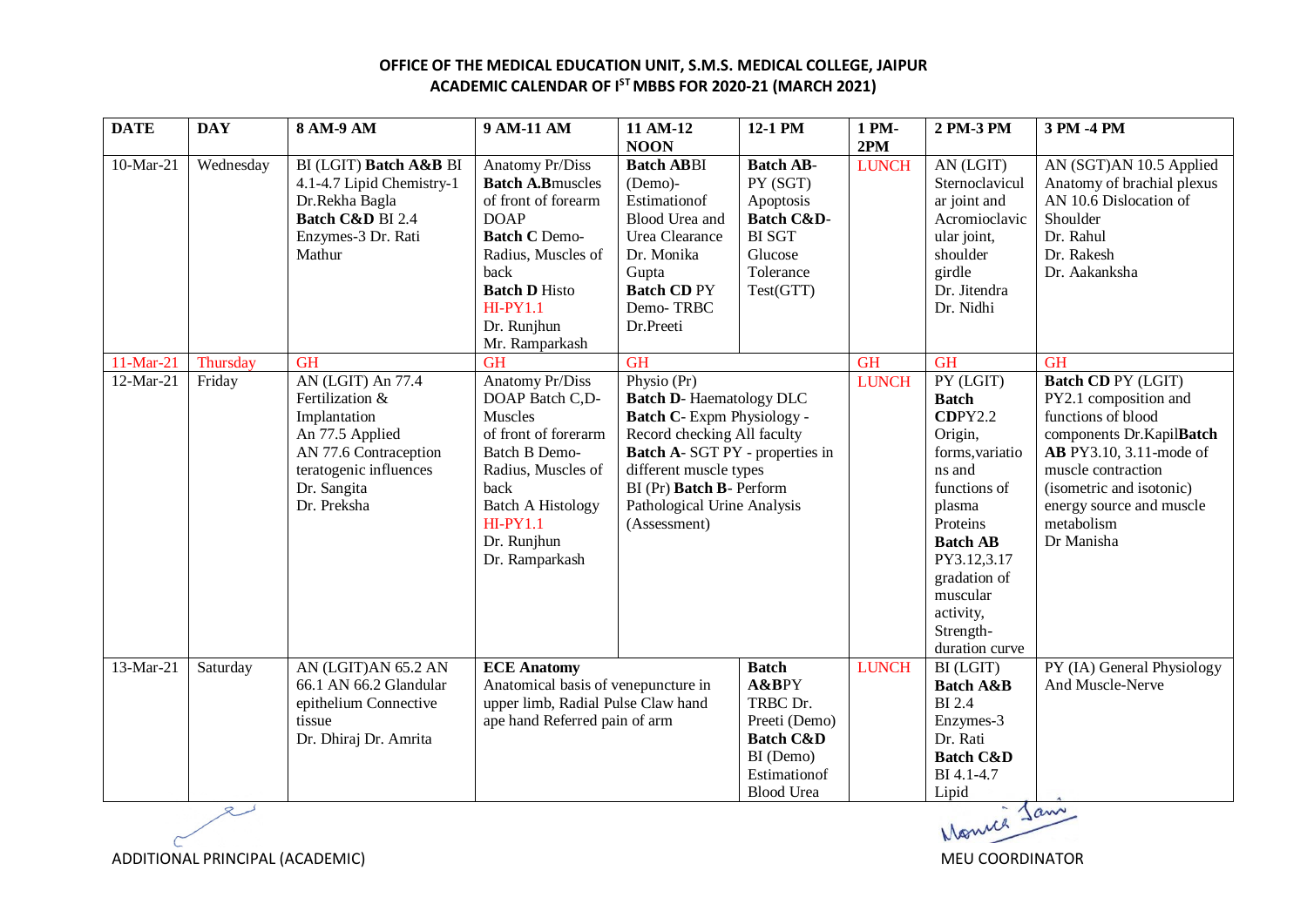| <b>DATE</b> | <b>DAY</b> | <b>8 AM-9 AM</b>                         | 9 AM-11 AM                        | 11 AM-12                              | 12-1 PM                      | 1 PM-        | 2 PM-3 PM                  | 3 PM -4 PM                                  |
|-------------|------------|------------------------------------------|-----------------------------------|---------------------------------------|------------------------------|--------------|----------------------------|---------------------------------------------|
|             |            |                                          |                                   | <b>NOON</b>                           |                              | 2PM          |                            |                                             |
|             |            |                                          |                                   |                                       | and Urea                     |              | Chemistry-1                |                                             |
|             |            |                                          |                                   |                                       | Clearance Dr.                |              | Dr.Rekha                   |                                             |
|             |            |                                          |                                   |                                       | Monika Gupta                 |              |                            |                                             |
| 14-Mar-21   | Sunday     | <b>GH</b>                                | <b>GH</b>                         | <b>GH</b>                             |                              | <b>GH</b>    | <b>GH</b>                  | <b>GH</b>                                   |
| 15-Mar-21   | Monday     | <b>Batch AB PY3.12,,3.17</b>             | Anatomy Pr/Diss                   | Physio (Pr)                           |                              | <b>LUNCH</b> | AN                         | CM (LGIT) Health                            |
|             |            | gradation of muscular                    | <b>SUBSTAGE</b>                   | <b>Batch A-Haematology TLC</b>        |                              |              | (LGIT)12.5                 | indicators Dr. A. S. Dua Dr.                |
|             |            | activity, Strength-duration              |                                   | <b>Batch B-</b> Experimental          |                              |              | Muscles of                 | Dilip Raj CM1.8                             |
|             |            | curve                                    |                                   | Physiology Effect of Two              |                              |              | hand AN 12.6               |                                             |
|             |            | <b>Batch CD PY2.1</b>                    |                                   | successive Stimuli on skeletal        |                              |              | Thumb                      |                                             |
|             |            | composition and functions                |                                   | muscle contraction Dr. Rinki          |                              |              | Motility                   |                                             |
|             |            | of blood components                      |                                   | <b>Batch C BI Pr Estimation of</b>    |                              |              | LumbricalIntr              |                                             |
|             |            | Dr Kapil GuptaPY (LGIT)                  |                                   | blood Sugar (Known)                   |                              |              | ossei                      |                                             |
|             |            |                                          |                                   | <b>Batch D-SGT - Transport Across</b> |                              |              | Dr. Priyanka               |                                             |
|             |            |                                          |                                   | cell Membrane                         |                              |              | Dr. Chhavi                 |                                             |
| 16-Mar-21   | Tuesday    | <b>Batch CD</b>                          | Anatomy Pr/Diss                   | Physio (Pr)                           |                              | <b>LUNCH</b> | $\overline{AN}$            | PY (SGT) PY 1.9 methods                     |
|             |            | PY3.12,,3.17PY                           | DOAP Batch A,B                    | <b>Batch B-</b> Haematology           |                              |              | (LGIT)12.7                 | used to demonstrate the                     |
|             |            | (LGIT)gradation of                       | AN 12.5 Muscles of                | Hemocytometer and TLC                 |                              |              | vessels and                | functions of the cells and its              |
|             |            | muscular activity,                       | hand                              | <b>Batch A-Experimental</b>           |                              |              | nerves of hand             | products, its                               |
|             |            | Strength-duration curve                  | <b>Batch D Demo-</b>              | Physiology Effect of Two              |                              |              | - Palmar                   | communications and their                    |
|             |            | Batch AB PY2.2origin,                    | Ulna, Cubital                     | successive Stimuli on skeletal        |                              |              | arches                     | applications in Clinical care               |
|             |            | forms, variations and                    | fossa&Anastmosis                  | muscle contraction Dr. Rinki          |                              |              | Dr. Abhilasha              | and research                                |
|             |            | functions of plasma                      | around elbow joint                | <b>Batch C-SGTTransport Across</b>    |                              |              | Dr. Runjhun                |                                             |
|             |            | proteins Dr Kapil Gupta                  | <b>Batch C</b> Histology          | cell Membrane                         |                              |              |                            |                                             |
|             |            |                                          | Yuvraj, Dr. Nidhi                 | <b>Batch D BI Pr Estimation of</b>    |                              |              |                            |                                             |
|             |            |                                          |                                   | blood Sugar (Known)                   |                              |              |                            |                                             |
| 17-Mar-21   | Wednesday  | BI (LGIT) Batch A&B<br>Lipid Chemistry 2 | Anatomy Pr/Diss<br>DOAP Batch C,D | <b>Batch A&amp;B</b><br>BI demo       | Bathch A&B-<br><b>BI SGT</b> | <b>LUNCH</b> | AN (LGIT)<br>AN 12.9,12.10 | AN (SGT) Revision-<br>Fracture of Clavicle, |
|             |            | Prostaglandins                           | AN 12.5 Muscles of                | <b>Estimation</b> of                  | Factors                      |              | Palmar spaces,             | Scapula, humerus                            |
|             |            | &Eicosanoids Dr. Rekha                   | hand                              | Serum                                 | affecting                    |              | ulnar bursa                | Dr. Rahul                                   |
|             |            | BaglaBatch C&D-                          | <b>Batch A Demo-</b>              | Creatinine &                          | enzyme                       |              | radial bursa,              | Dr. Rakesh                                  |
|             |            | Enzymes-4 Dr. Rati BI 2.5                | Ulna, Cubital fossa               | Creatinine                            | activity                     |              | forearm space              | Dr. Aakanksha                               |
|             |            |                                          | &Anastmosis                       | Clearance Dr.                         | <b>Batch C&amp;D</b>         |              | of parona,                 |                                             |
|             |            |                                          | around elbow joint                | Monika Gupta                          | PY (SGT)                     |              | digital synvial            |                                             |
|             |            |                                          | <b>Batch B Histology</b>          | <b>Batch C&amp; D</b>                 | Plasma                       |              | sheath                     |                                             |
|             |            |                                          | Dr. Runjhun,                      | PY(Demo)                              | Proteins                     |              | Dr. Saroj                  |                                             |
|             |            |                                          | Mr.Ramprakash                     | Hb estimation $&$                     |                              |              | Dr. Jitendra               |                                             |

ADDITIONAL PRINCIPAL (ACADEMIC) AND ANNOUNCED AND ANNOUNCED AND MEU COORDINATOR

Nomice Jami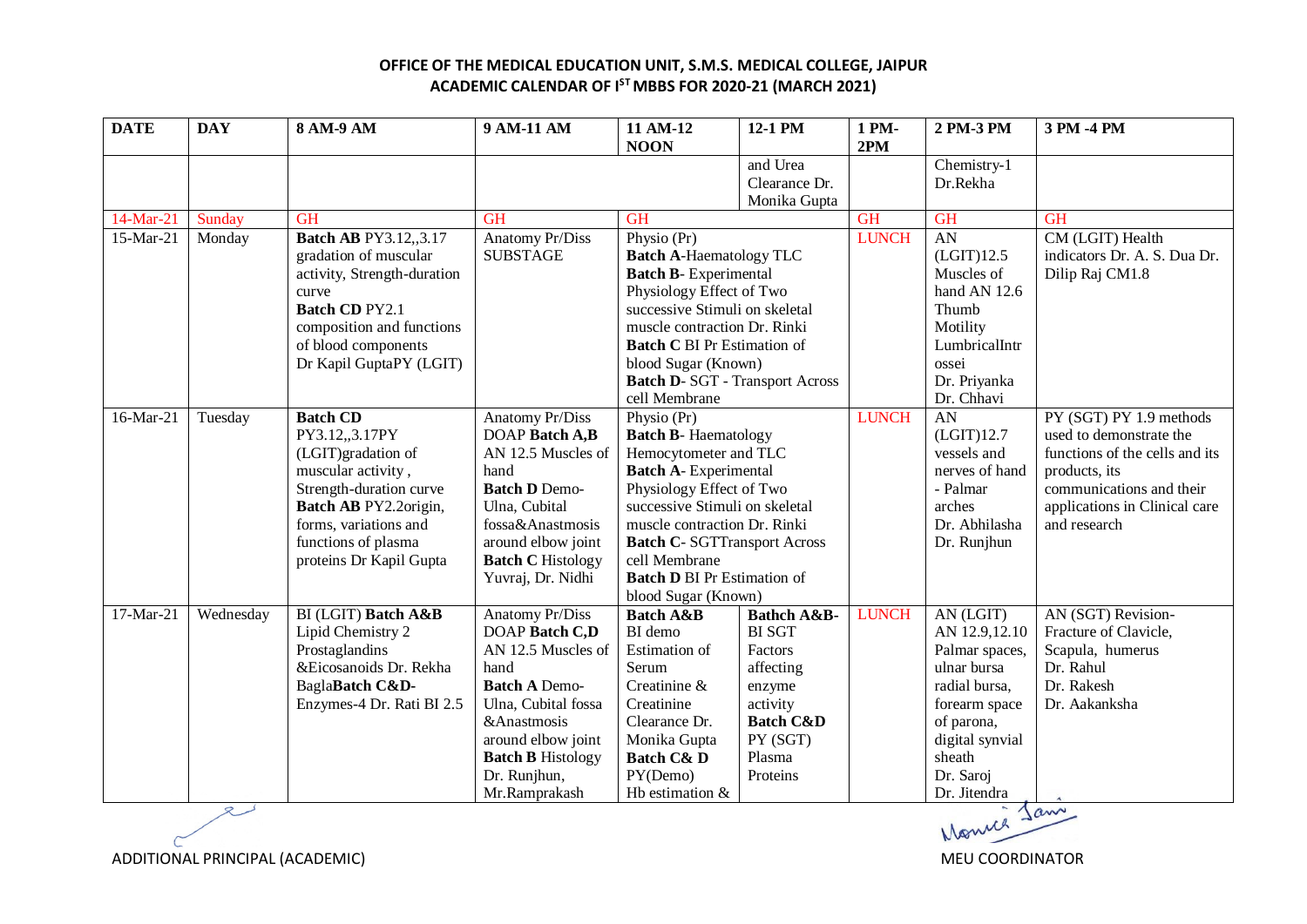| <b>DATE</b> | <b>DAY</b> | <b>8 AM-9 AM</b>         | 9 AM-11 AM               | 11 AM-12                              | 12-1 PM              | 1 PM-        | 2 PM-3 PM                     | 3 PM -4 PM                        |
|-------------|------------|--------------------------|--------------------------|---------------------------------------|----------------------|--------------|-------------------------------|-----------------------------------|
|             |            |                          |                          | <b>NOON</b>                           |                      | 2PM          |                               |                                   |
|             |            |                          |                          | Blood Indices,                        |                      |              |                               |                                   |
|             |            |                          |                          | Dr. Chhaya                            |                      |              |                               |                                   |
| 18-Mar-21   | Thursday   | AN (LGIT)12.11 Muscles   | Anatomy Pr/Diss          | Physio (Pr)                           |                      | <b>LUNCH</b> | PY2.2origin,                  | AN (SDL) 10.13 Axillary           |
|             |            | of Back of Forearm       | <b>Batch A.B</b>         | <b>Batch C-Haematology DLC</b>        |                      |              | forms.                        | Nerve injuries 12.4 Carpel        |
|             |            | Dr. NehaDr. Nidhi        | AN 12.5 Muscles of       | <b>Batch D-Experimental</b>           |                      |              | variations and                | Tunnel Syndrome                   |
|             |            |                          | hand DOAP                | Physiology Effect of Two              |                      |              | functions of                  | 12.13 Wrist Drop, infection       |
|             |            |                          | <b>Batch C</b> Demo      | successive Stimuli on skeletal        |                      |              | plasma                        | of palmar spaces                  |
|             |            |                          | Ulna, Cubital fossa      | muscle contraction Dr. Rinki          |                      |              | proteins                      | Dr. Rakesh                        |
|             |            |                          | &Anastmosis              | <b>Batch B-PY SGT-</b> properties in  |                      |              | Dr Kapil                      | Dr. Rahul                         |
|             |            |                          | around elbow joint       | different types of Muscle             |                      |              | Gupta&                        | Dr. Akanksha                      |
|             |            |                          | <b>Batch D Histology</b> | <b>Batch A BI Pr Perform</b>          |                      |              | Dr Tanu                       |                                   |
|             |            |                          | Dr. Runjhun, Mr.         | Pathological Urine Analysis           |                      |              | Atreya                        |                                   |
|             |            |                          | Ramprakash               | (Assessment)                          |                      |              |                               |                                   |
| 19-Mar-21   | Friday     | AN (LGIT) AN 78.1, 78.2, | Anatomy Pr/Diss          | Physio (Pr)                           |                      | <b>LUNCH</b> | PY (LGIT)                     | BI (SDL) Isoenzymes               |
|             |            | 78.3, 78.4, AN 78.5      | DOAP BatchC,D            | <b>Batch D-Haematology</b>            |                      |              | Batch AB,                     |                                   |
|             |            | Second week of           | AN 12.5 Muscles of       | Hemocytometer and TLC                 |                      |              | PY10.5                        |                                   |
|             |            | Development & Pregnancy  | hand                     | <b>Batch C-</b> Experimental          |                      |              | CNS:ANS-1                     |                                   |
|             |            | Test                     | <b>Batch B Demo</b>      | Physiology Effect of Two              |                      |              | Autonomic                     |                                   |
|             |            | Dr. Vijaylaxmi           | Ulna, Cubital fossa      | successive Stimuli on skeletal        |                      |              | nervous                       |                                   |
|             |            | Dr. Nandlal              | &Anastmosis              | muscle contraction Dr. Rinki          |                      |              | system (ANS):                 |                                   |
|             |            |                          | around elbow joint       | <b>Batch A-SGT - Transport across</b> |                      |              | General                       |                                   |
|             |            |                          | <b>Batch A Histology</b> | cell membrane                         |                      |              | organization                  |                                   |
|             |            |                          | Yuvraj, Dr. Nidhi        | <b>Batch B BI Pr Estimation of</b>    |                      |              | Dr. J. Shukla                 |                                   |
|             |            |                          |                          | Blood Sugar (Known)                   |                      |              | <b>Batch CD</b>               |                                   |
|             |            |                          |                          |                                       |                      |              | PY2.3                         |                                   |
|             |            |                          |                          |                                       |                      |              | synthesis and<br>functions of |                                   |
|             |            |                          |                          |                                       |                      |              |                               |                                   |
|             |            |                          |                          |                                       |                      |              | Haemoglobin<br>and its        |                                   |
|             |            |                          |                          |                                       |                      |              | breakdown,                    |                                   |
|             |            |                          |                          |                                       |                      |              | Variants of                   |                                   |
|             |            |                          |                          |                                       |                      |              | haemoglobin                   |                                   |
|             |            |                          |                          |                                       |                      |              | Dr Kapil                      |                                   |
| 20-Mar-21   | Saturday   | AN (LGIT)71.1 Histology  | <b>ECE</b> (Phy)         | <b>ECE</b>                            | <b>Batch A&amp;B</b> | <b>LUNCH</b> | BI (LGIT)                     | $\overline{BI}$ (IA) Chemistry of |
|             |            | of Bone & Cartilage      | <b>Blood Banking</b>     | (Phy)Blood                            | PY (Demo)            |              | <b>Batch C&amp;D-</b>         | carbohydrates, Lipids &           |
|             |            | Dr. Sumit Dr. Sunny      |                          | Banking                               | Hb estimation        |              | Lipid                         | Proteins And Enzymes              |
|             |            |                          |                          |                                       |                      |              |                               |                                   |

ADDITIONAL PRINCIPAL (ACADEMIC) AND ANNOUNCED AND ANNOUNCED AND MEU COORDINATOR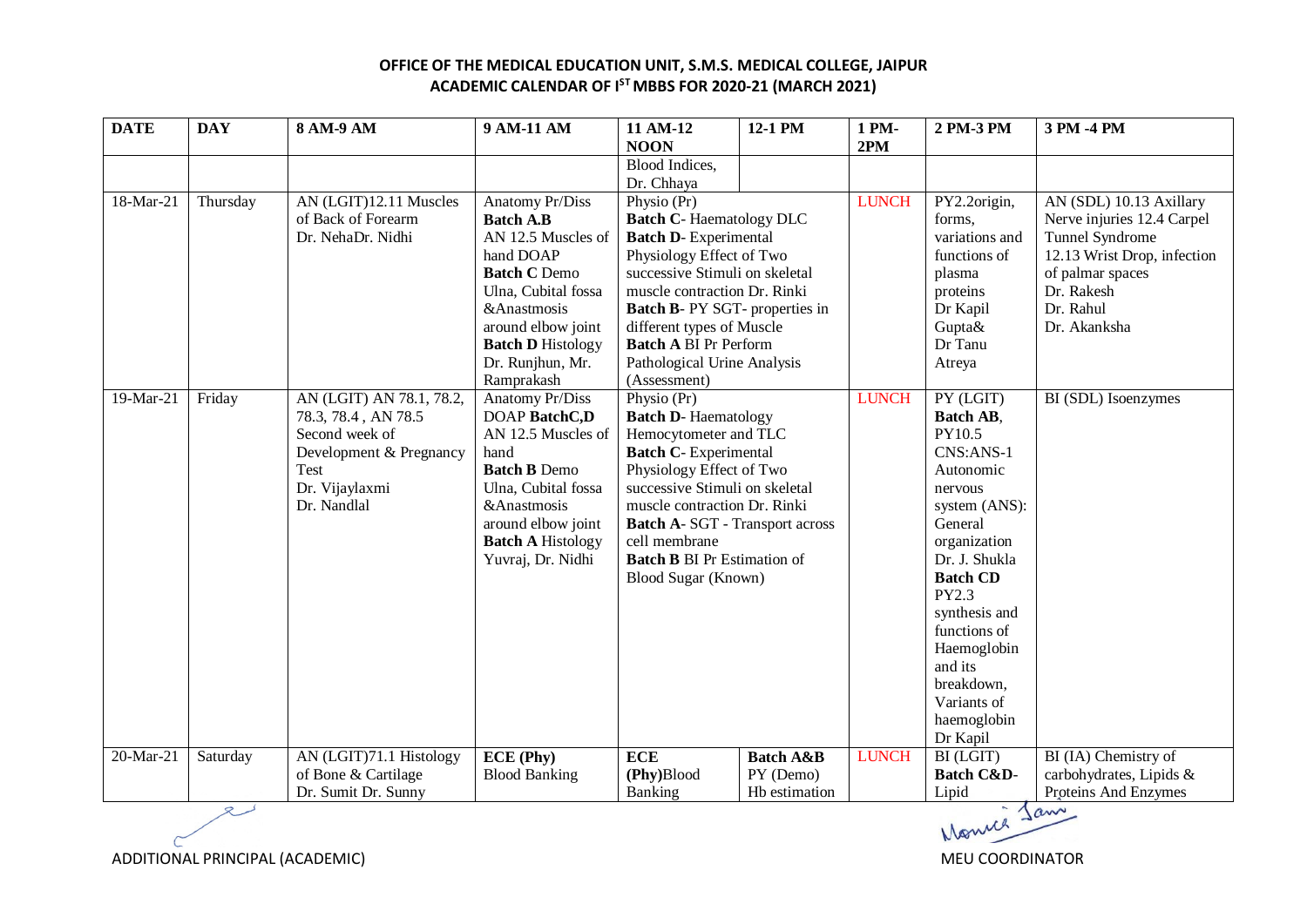| <b>DATE</b> | <b>DAY</b> | <b>8 AM-9 AM</b>               | 9 AM-11 AM               | 11 AM-12                               | 12-1 PM       | 1 PM-        | 2 PM-3 PM       | 3 PM -4 PM                    |
|-------------|------------|--------------------------------|--------------------------|----------------------------------------|---------------|--------------|-----------------|-------------------------------|
|             |            |                                |                          | <b>NOON</b>                            |               | 2PM          |                 |                               |
|             |            |                                |                          |                                        | & Blood       |              | Chemistry 2     |                               |
|             |            |                                |                          |                                        | Indices,      |              | Prostaglandins  |                               |
|             |            |                                |                          |                                        | Dr.ChhayaBat  |              | &Eicosanoids    |                               |
|             |            |                                |                          |                                        | ch C&D BI     |              | Dr. Rekha       |                               |
|             |            |                                |                          |                                        | demo          |              | Bagla           |                               |
|             |            |                                |                          |                                        | Estimationof  |              | Batch A&B-      |                               |
|             |            |                                |                          |                                        | Serum         |              | Enzymes-4       |                               |
|             |            |                                |                          |                                        | Creatinine &  |              | Dr. Rati BI 2.5 |                               |
|             |            |                                |                          |                                        | Creatinine    |              |                 |                               |
|             |            |                                |                          |                                        | Clearance Dr. |              |                 |                               |
|             |            |                                |                          |                                        | Monika Gupta  |              |                 |                               |
| $21-Mar-21$ | Sunday     | <b>GH</b>                      | <b>GH</b>                | <b>GH</b>                              | <b>GH</b>     | <b>GH</b>    | <b>GH</b>       | <b>GH</b>                     |
| 22-Mar-21   | Monday     | PY (LGIT)                      | Anatomy Pr/Diss          | Physio (Pr)                            |               | <b>LUNCH</b> | $\overline{AN}$ | CM (LGIT) Demographic         |
|             |            | <b>Batch CD PY10.5</b>         | DOAP Batch A.B           | <b>Batch A-Haematology TRBC</b>        |               |              | (LGIT)12.12     | profile of India & its impact |
|             |            | (CNS:ANS-1) Autonomic          | 12.12 Vessels $&$        | <b>Batch B-</b> Experimental           |               |              | Vesseles &      | on Health CM 1.8              |
|             |            | nervous system (ANS):          | Nerves of back of        | Physiology Effect of increasing        |               |              | Nerves of       | Dr. Dharmesh Dr. Lovesh       |
|             |            | General organization Dr. J.    | arm 12.13 Extensor       | stimulus strength on Skeletal          |               |              | back of         |                               |
|             |            | Shukla                         | retinaculum 12.14        | Muscle Contraction (Tetanus ) Dr.      |               |              | forearm         |                               |
|             |            | <b>Batch ABPY2.3</b> synthesis | Dorsal Digital           | Mamta                                  |               |              | 12.13           |                               |
|             |            | and functions of               | Expansion                | <b>Batch D-PY SGT Excitation</b>       |               |              | Extensor        |                               |
|             |            | Haemoglobin and its            | <b>Batch D Demo</b>      | <b>Contraction Coupling</b>            |               |              | retinaculum     |                               |
|             |            | breakdown, Variants of         | Carpals                  | <b>Batch C BI Pr Estimation of</b>     |               |              | 12.14 Dorsal    |                               |
|             |            | haemoglobin Dr Kapil           | Metacarpals              | Blood Sugar (Unknown)                  |               |              | Digital Dr.     |                               |
|             |            |                                | Surface anatomy          |                                        |               |              | Rajesh Dr.      |                               |
|             |            |                                | Radiology                |                                        |               |              | Anupama         |                               |
|             |            |                                | <b>Batch C</b> Histology |                                        |               |              |                 |                               |
|             |            |                                | Dr. Chhavi               |                                        |               |              |                 |                               |
|             |            |                                | Dr. Satish               |                                        |               |              |                 |                               |
| 23-Mar-21   | Tuesday    | PY (LGIT) Batch                | Anatomy Pr/Diss          | Physio (Pr)                            |               | <b>LUNCH</b> | AN (LGIT)       | BI (SGT)                      |
|             |            | CDPY2.4 (Class-4) RBC          | <b>DOAP Batch C.D</b>    | <b>Batch B-</b> Haematology DLC        |               |              | AN13.3,13.4     | Written Assessment on         |
|             |            | formation (erythropoiesis      | 12.12 Vessels &          | <b>Batch A-Experimental</b>            |               |              | elbow joint,    | Enzymes                       |
|             |            | & its regulation) and its      | Nerves of back of        | Physiology Record checking All         |               |              | radio-ulnar     |                               |
|             |            | Functions - Dr. Kapil          | arm 12.13 Extensor       | faculty                                |               |              | joint, wrist    |                               |
|             |            | <b>Batch ABPY10.5</b>          | retinaculum              | <b>Batch C-SGT</b>                     |               |              | and other       |                               |
|             |            | (CNS:ANS-2) Autonomic          | 12.14 Dorsal             | <b>Excitation Contraction Coupling</b> |               |              | Joints (carpo-  |                               |
|             |            | nervous system (ANS):          | Digital Expansion        | <b>Batch D BI Pr Estimation of</b>     |               |              | metacarpal      |                               |

Monice Jami

ADDITIONAL PRINCIPAL (ACADEMIC) AND ANNOUNCED AND ANNOUNCED AND MEU COORDINATOR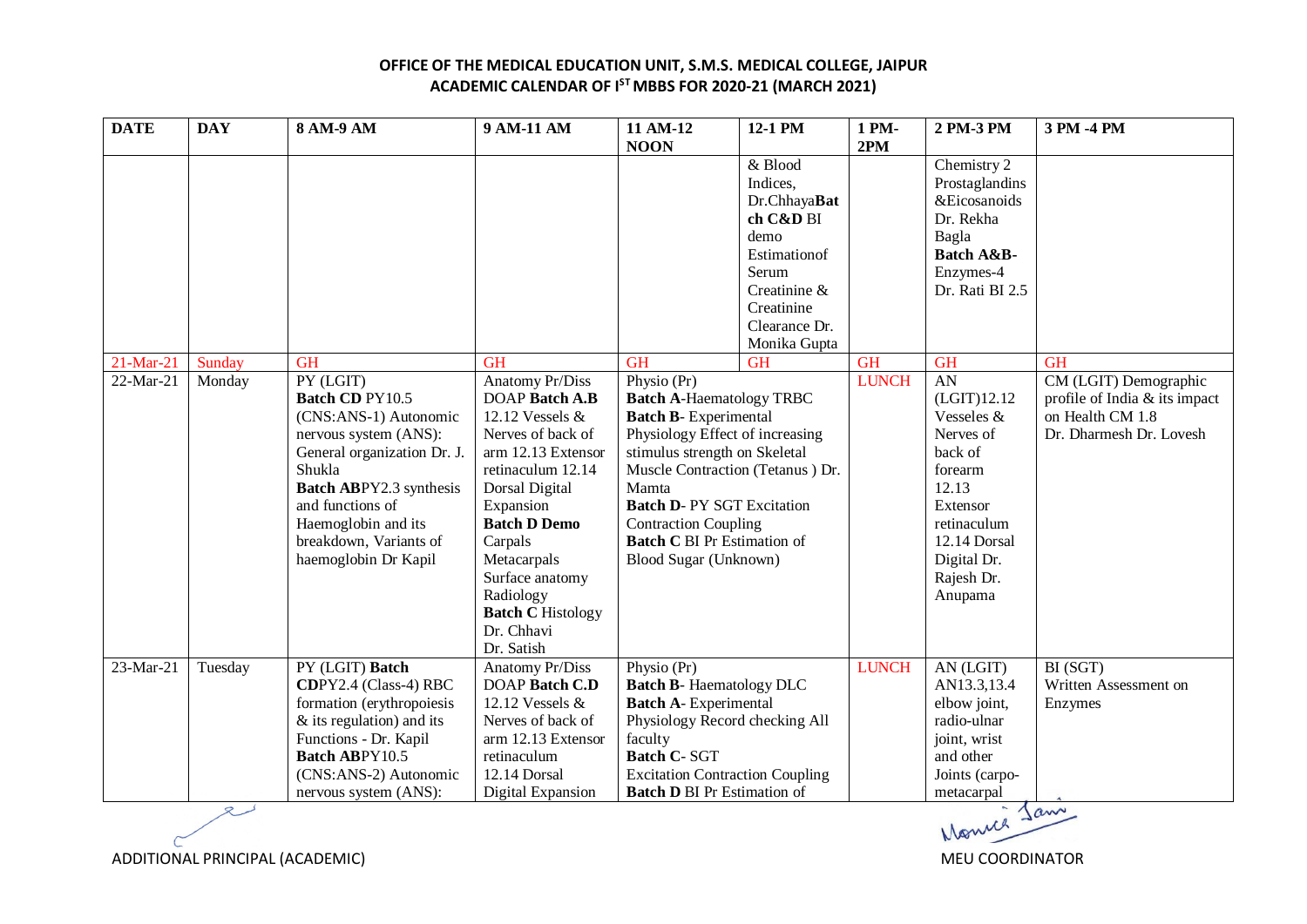| <b>DATE</b> | <b>DAY</b> | <b>8 AM-9 AM</b>                                                                                                                                                                                        | 9 AM-11 AM                                                                                                                                                                                                                                                                                              | 11 AM-12<br><b>NOON</b>                                                                                                                                                                                                                      | 12-1 PM                                                                                                                       | 1 PM-<br>2PM | 2 PM-3 PM                                                                                                                                                                      | 3 PM -4 PM                                                                             |
|-------------|------------|---------------------------------------------------------------------------------------------------------------------------------------------------------------------------------------------------------|---------------------------------------------------------------------------------------------------------------------------------------------------------------------------------------------------------------------------------------------------------------------------------------------------------|----------------------------------------------------------------------------------------------------------------------------------------------------------------------------------------------------------------------------------------------|-------------------------------------------------------------------------------------------------------------------------------|--------------|--------------------------------------------------------------------------------------------------------------------------------------------------------------------------------|----------------------------------------------------------------------------------------|
|             |            | Sympathetic nervous<br>system Dr. J. Shukla                                                                                                                                                             | <b>Batch A Demo</b><br>Carpals<br>Metacarpals<br>Surface anatomy<br>Radiology<br><b>Batch B Histology</b><br>Dr. Jitendra<br>Miss. Krati                                                                                                                                                                | Blood Sugar (Unknown)                                                                                                                                                                                                                        |                                                                                                                               |              | joint)<br>Dr. Seema<br>Dr. Nidhi                                                                                                                                               |                                                                                        |
| 24-Mar-21   | Wednesday  | BI (LGIT) Batch A&B-<br>Vitamins 1 Dr. Shakuntala<br>Saini VI-DR17.1, PE12.1;<br><b>HI-CM5.1</b><br>Batch C&D-BI6.11<br>Functions of Haem<br>Metabolism & Porphyrin<br>Metabolism 1 Dr. Rashmi<br>Gupta | Anatomy Pr/Diss<br><b>Batch A.B</b><br>12.12 Vessels &<br>Nerves of back of<br>arm 12.13 Extensor<br>retinaculum<br>12.14 Dorsal<br>Digital Expansion<br><b>Batch C</b> Demo<br>Carpals<br>Metacarpals<br><b>Surface Anatomy</b><br>Radiology<br><b>Batch D Histology</b><br>Dr. Jitendra<br>Mss. Krati | <b>Batch A&amp;B</b><br><b>BI</b> Demo<br>Estimation of<br>Serum Total<br>Cholesterol Dr.<br>Priyanka Meena<br><b>Batch CD</b><br>PY (Demo)<br>TRBC, Dr.<br>Preeti                                                                           | <b>Batch AB</b><br>PY (SGT)<br>Plasma<br>Protein<br><b>Batch CD</b><br>BI (SGT)<br>Factors<br>affecting<br>Enzyme<br>activity | <b>LUNCH</b> | AN<br>(LGIT)AN<br>(LGIT)14.1,<br>14.2 Hip bone<br><b>VI-OR2.9</b><br>Dr. Nidhi<br>Dr. Jitendra                                                                                 | AN (SGT) 14.1, 14.2<br>Hip bone Demo VI-OR2.9<br>Dr. Chhavi<br>Dr. Runjhun             |
| 25-Mar-21   | Thursday   | AN (LGIT)15.3 Muscles<br>of front of thigh VI-<br><b>SU28.1</b><br>15.1, 15.2 Fascia &<br>Cutaneous nerves of front<br>of thigh<br>Dr. Sangita<br>Dr. Preksha                                           | Anatomy Pr/Diss<br>DOAP Batch C,D<br>Fascia &Cutanous<br>nerves of front of<br>thigh<br><b>Batch B Demo</b><br>Carpals<br>Metacarpals<br><b>Surface Radiology</b><br><b>Batch A Histology</b><br>Dr. Chhavi<br>Dr. Satish                                                                               | Physio (Pr)<br><b>Batch C-Haematology DLC</b><br><b>Batch D-Experimental</b><br>Physiology Record checking All<br>faculty<br><b>Batch B-SGT PY - Transport</b><br>across cell membrane<br>BI Pr Batch A Estimation of<br>Blood Sugar (Known) |                                                                                                                               | <b>LUNCH</b> | PY (LGIT)<br><b>Batch CD</b><br>$PY2.4$ (Class-<br>4) RBC<br>formation<br>(erythropoiesis<br>$&$ its<br>regulation)<br>and its<br>Functions -<br>Dr. Kapil,<br><b>Batch AB</b> | AN (SDL) Iliotibial tract<br>and fascia Lata<br>Dr. Rakesh<br>Dr. Rahul<br>Dr. Akansha |

ADDITIONAL PRINCIPAL (ACADEMIC) AND ANNOUNCED AND ANNOUNCED AND MEU COORDINATOR

Monice Jam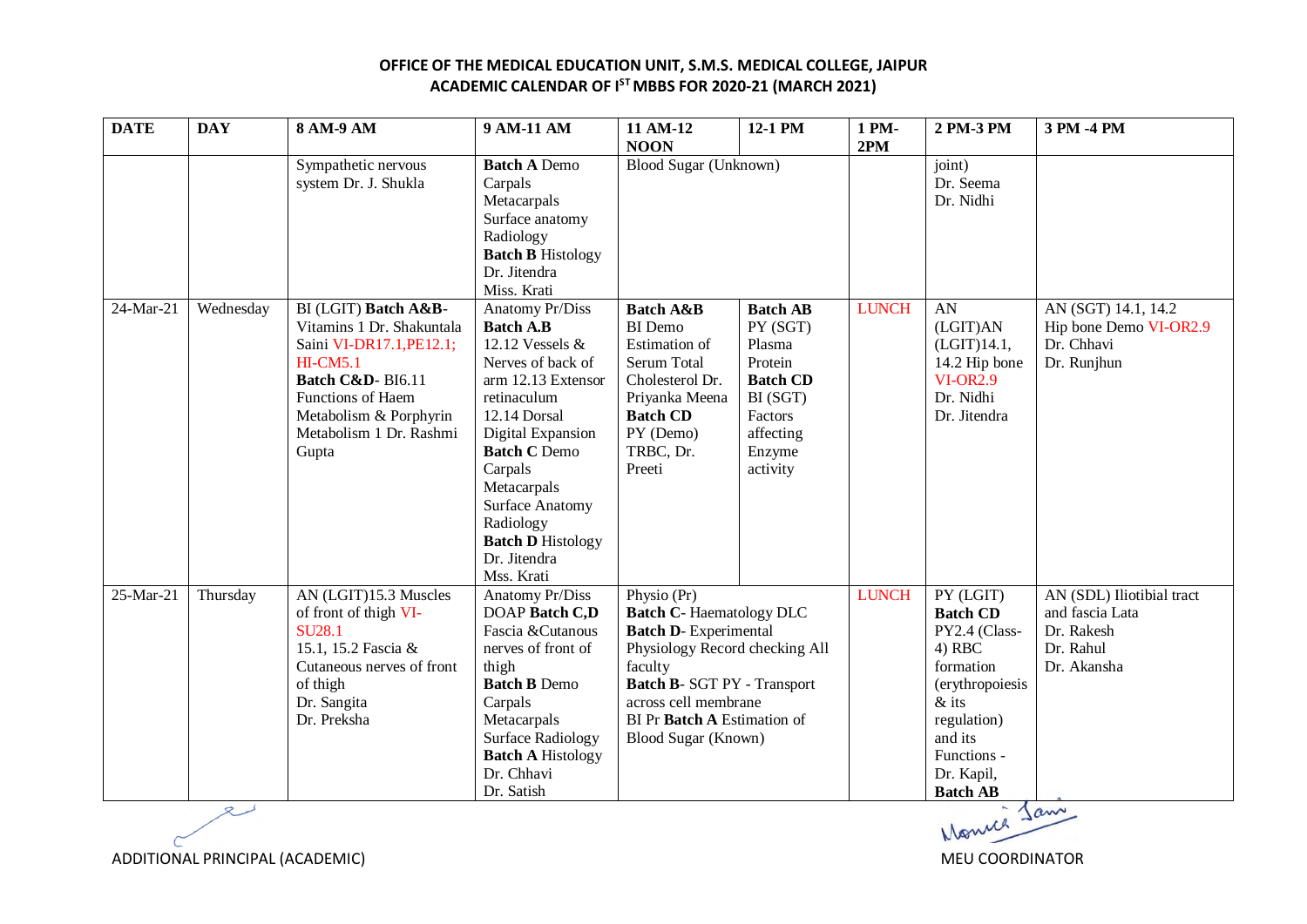| <b>DATE</b> | <b>DAY</b> | <b>8 AM-9 AM</b>          | 9 AM-11 AM                              | 11 AM-12                            | 12-1 PM              | 1 PM-        | 2 PM-3 PM                | 3 PM -4 PM                  |
|-------------|------------|---------------------------|-----------------------------------------|-------------------------------------|----------------------|--------------|--------------------------|-----------------------------|
|             |            |                           |                                         | <b>NOON</b>                         |                      | 2PM          |                          |                             |
|             |            |                           |                                         |                                     |                      |              | PY10.5                   |                             |
|             |            |                           |                                         |                                     |                      |              | $(CNS:ANS-2)$            |                             |
|             |            |                           |                                         |                                     |                      |              | Autonomic                |                             |
|             |            |                           |                                         |                                     |                      |              | nervous                  |                             |
|             |            |                           |                                         |                                     |                      |              | system (ANS):            |                             |
|             |            |                           |                                         |                                     |                      |              | Sympathetic              |                             |
|             |            |                           |                                         |                                     |                      |              | nervous                  |                             |
|             |            |                           |                                         |                                     |                      |              | system Dr. J.            |                             |
|             |            |                           |                                         |                                     |                      |              | Shukla                   |                             |
| 26-Mar-21   | Friday     | AN (LGIT)                 | Anatomy Pr/Diss                         | Physio (Pr)                         |                      | <b>LUNCH</b> | PY(LGIT)                 | BI(SDL)                     |
|             |            | PCT of Upper Limb         | PCT of Upper Limb                       | <b>Batch D-Haematology DLC</b>      |                      |              | <b>Batch AB</b>          | Written Assessment          |
|             |            |                           |                                         | <b>Batch C-Experimental</b>         |                      |              | PY10.5                   | Enzymes                     |
|             |            |                           |                                         | Physiology Record checking All      |                      |              | $(CNS:ANS-3)$            |                             |
|             |            |                           |                                         | faculty                             |                      |              | Autonomic                |                             |
|             |            |                           |                                         | Batch A-SGT PY - properties in      |                      |              | nervous                  |                             |
|             |            |                           |                                         | different muscle types              |                      |              | system (ANS):            |                             |
|             |            |                           |                                         | $BI$ $(Pr)$                         |                      |              | Parasympathet            |                             |
|             |            |                           |                                         | <b>Batch B-</b> Estimation of Blood |                      |              | ic nervous               |                             |
|             |            |                           |                                         | Sugar (Unknown)                     |                      |              | system Dr. J.            |                             |
|             |            |                           |                                         |                                     |                      |              | Shukla                   |                             |
|             |            |                           |                                         |                                     |                      |              | <b>Batch CD</b><br>PY2.7 |                             |
|             |            |                           |                                         |                                     |                      |              | formation of             |                             |
|             |            |                           |                                         |                                     |                      |              | platelets,               |                             |
|             |            |                           |                                         |                                     |                      |              | functions and            |                             |
|             |            |                           |                                         |                                     |                      |              | variations. -            |                             |
|             |            |                           |                                         |                                     |                      |              | Dr Kapil                 |                             |
| 27-Mar-21   | Saturday   | AN (LGIT) 67.1, 67.2,     | <b>ECE B'Chem</b>                       |                                     | Batch A&B-           | <b>LUNCH</b> | BI (LGIT)                | $PY$ (SDL) $PY$ 2.5         |
|             |            | 67.3                      | BI 2.5,2.6 Enzymes in Various           |                                     | PY (Demo)            |              | Batch C&D-               | Different types of Jaundice |
|             |            | <b>Histolgy of Muscle</b> | Diseases - Cases studies Liver Diseases |                                     | TRBC, Dr.            |              | Vitamins 1 Dr.           |                             |
|             |            | Dr. Dhiraj Dr. Amrita     | Pancreatitis Cardiac Biomarkers         |                                     | Preeti               |              | Shakuntala               |                             |
|             |            |                           |                                         |                                     | <b>Batch C&amp;D</b> |              | Batch A&B-               |                             |
|             |            |                           |                                         |                                     | <b>BI</b> Demo       |              | <b>BI6.11</b>            |                             |
|             |            |                           |                                         |                                     | Estimation of        |              | Functions of             |                             |
|             |            |                           |                                         |                                     | Serum Total          |              | Haem Metab               |                             |
|             |            |                           |                                         |                                     | Cholesterol          |              | & Porphyrin              |                             |

ADDITIONAL PRINCIPAL (ACADEMIC) AND ANNOUNCED AND ANNOUNCED AND MEU COORDINATOR

Monice Jam